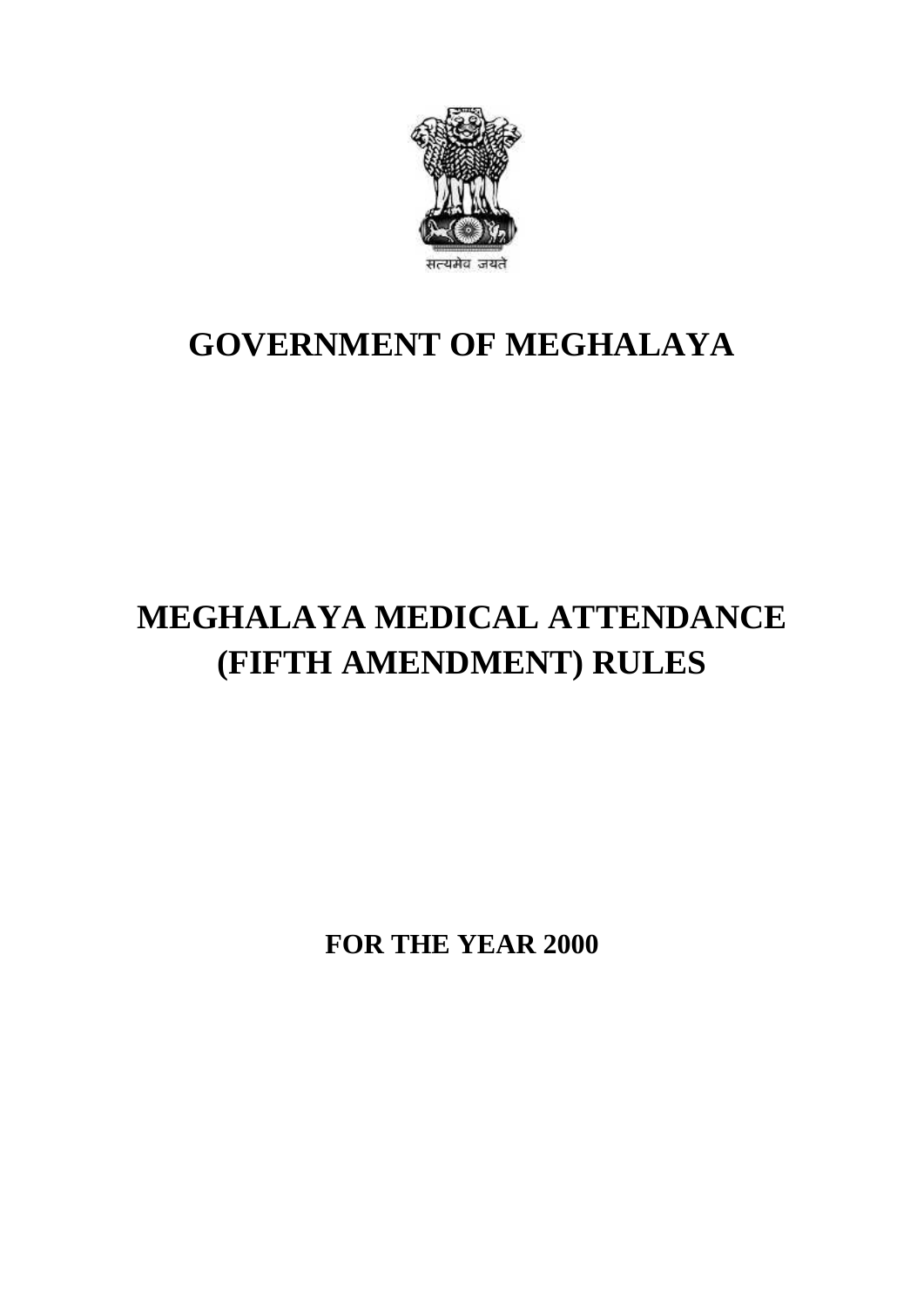## **GOVERNMENT OF MEGHALAYA HEALTH AND FAMILY WELFARE DEPARTMENT**

**….**

ORDERS BY THE GOVERNOR

#### **NOTIFICATION**

### The  $6^{th}$  January, 2000

NOTIFICATION<br>The 6<sup>th</sup> January, 2000<br>No. Health.136/80/Pt/174:- In exercise of the powers conferred by the proviso to Article 309<br>of the Constitution, the Governor of Meghalaya is pleased to make the following rules furthe to amend the Meghalaya Medical Attendance Rules, 1981, namely:- No. Health.136/80/Pt/174:- In exercise of the powers conferred by the proviso to Article 309 of the Constitution, the Governor of Meghalaya is pleased to make the following rules further to amend the Meghalaya Medical Atte

Medical Attendance (Fifth Amendment) Rules, 2000

(2) They shall come into force at once.

Medical Attendance (Fifth Amendment) Rules, 2000<br>
(2) They shall come into force at once.<br>
2. Addition of new clause to sub-rule (3) of Rule 10 – In sub-rule (3) of Rule 10 of the<br>
Meghalaya Medical Attendance Rules, 1981, (2) They shall come into force at once.<br>Addition of new clause to sub-rule (3) of Rule  $10 -$  In sub-rule (3) of Rule 10 of the<br>Meghalaya Medical Attendance Rules, 1981, after Clause (ag), the following new<br>clause (ah) sha clause (ah) shall be added, namely:- Addition of new clause to sub-rule (3) of Rule 10 – In sub-rule (3) of Rule 10 of<br>Meghalaya Medical Attendance Rules, 1981, after Clause (ag), the following i<br>clause (ah) shall be added, namely:-<br>"(ah) Madras Medical Missi

A.R. Khongwir, Deputy Secretary to the Govt. of Meghalaya, Health & Family Welfare Department.

….

# ....<br>Memo No.Health.136/80/Pt/174-A, Dt. Shillong, the 6<sup>th</sup> January, 2000<br>Copy forwarded to:-Memo No.Health.136/80/Pt/174-A,<br>Copy forwarded to:-

- 1) The Director of Printing & Stationery, Meghalaya, Shillong, the 6<sup>th</sup> January, 2000<br>
1) The Director of Printing & Stationery, Meghalaya, Shillong for favour of publication<br>
in the Meghalaya Gazette. in the Meghalaya Gazette.
- 2000<br>2) The Director of Printing & Stationery, Meghalaya, Shillong for favour of publication<br>3) The Director of Health Services, (MI)/(MCH&FW)/(Research etc), Meghalaya,<br>3hillong. Shillong. 1) The Director of Printing & Stationer<br>3) in the Meghalaya Gazette.<br>2) The Director of Health Services,<br>5) All Administrative Departments.<br>4) All Heads of Departments. in the Meghalaya Gazette.<br>
2) The Director of Health<br>
Shillong.<br>
3) All Administrative Departn<br>
4) All Heads of Departments.
- 
-